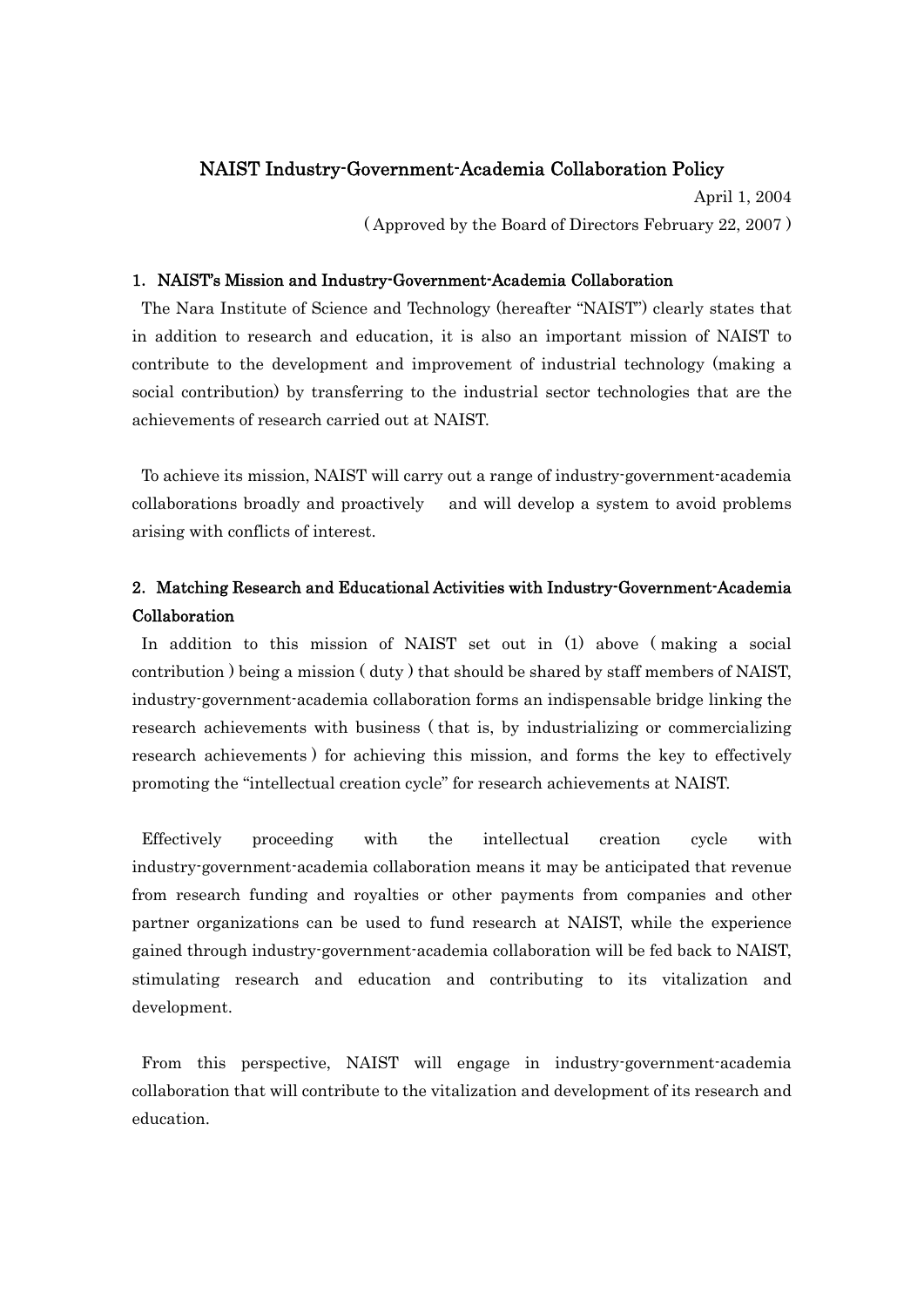#### 3. Promotion of Local Industry-Government-Academia Collaboration

 With the ultimate aim of enabling the technological seeds created at NAIST to bear fruit in local companies and other entities, NAIST will actively promote contacts with companies and other organizations, including small and medium-sized companies, through activities such as:

(1) consulting on science and technology;

(2) participation in local events for exchange of information and opinions;

(3) actively visiting companies and other organizations;

(4) building up close relationships with local governments, research institutions, and the Kansai Economic Federation and other organizations in the economic sector;

(5) holding seminars and orientation meetings, and participating in exhibition projects;

(6) collaborating with the industrial sector and other fields by utilizing local coordinators.

 Local industry-government-academia collaboration, regardless of scale, will be the primary means of contributing to the local community, with its main aims being to increase the gross product of the region and create employment.

## 4. Industry-Government-Academia Collaboration for Business Creation

 To industrialize technological seeds from NAIST, in addition to working for collaboration between industry, government, and academia, NAIST will support activities such as the creation of venture companies so as to create markets in fields for which no markets have yet formed. NAIST will actively engage in activities such as participating in entrepreneur training seminars and information exchange events for venture companies, as well as organizing incubation projects.

### 5. International Vision of Industry-Government-Academia Collaboration

 Based on its objective ( to develop international leaders in research ), NAIST will actively develop collaboration and international exchanges with overseas institutions such as companies, universities, and official institutions in other countries. For this purpose, NAIST will strengthen the following initiatives.

(1) Assistance to enable faculty member to collaborate with overseas companies, universities, and other entities ( support from the Industry-Government-Academia Collaboration Group for negotiations and contracts ).

(2) Promotion of international industry-government-academia collaboration